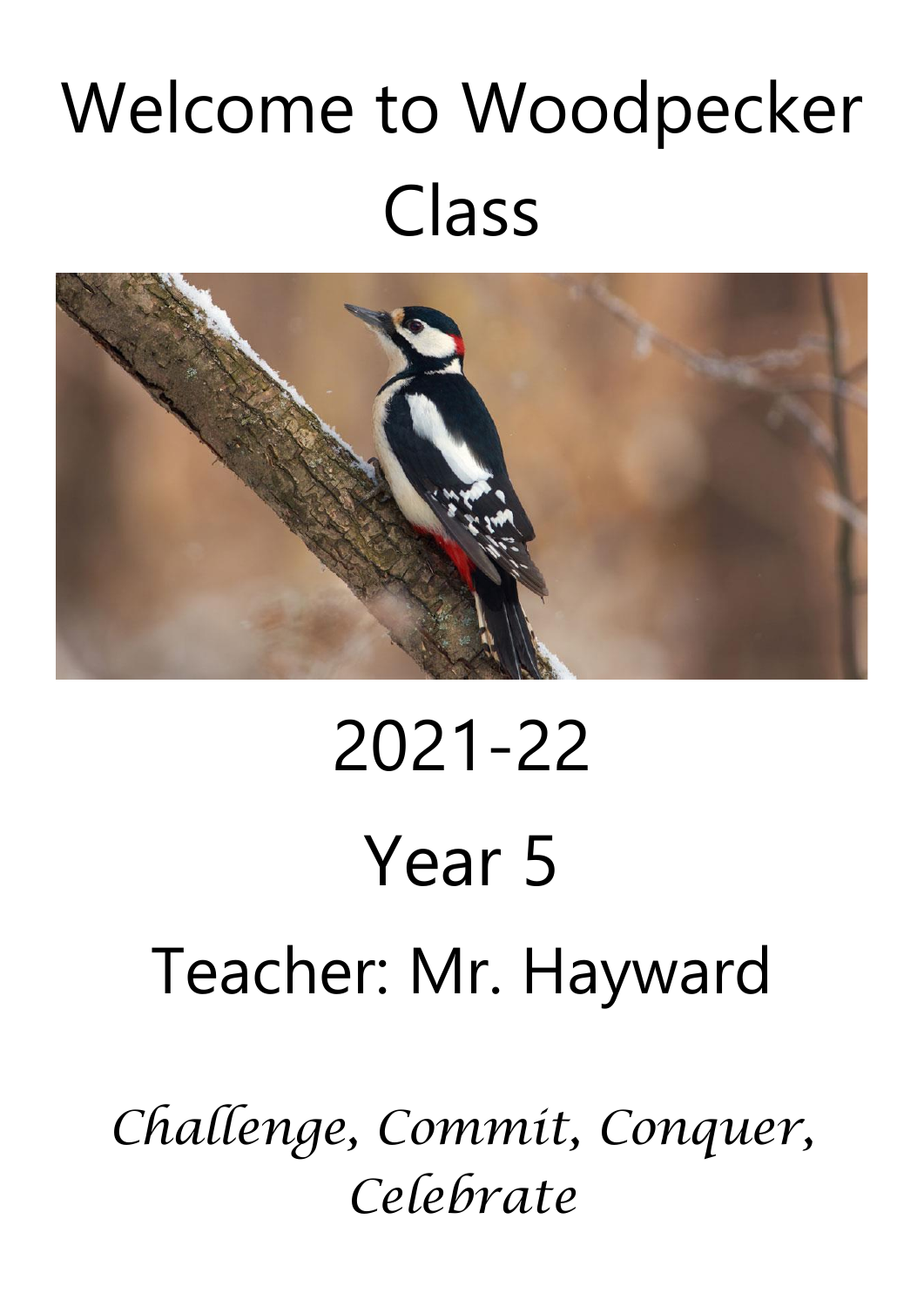Dear Woodpeckers,

Year 5 is such an exciting year and it is an absolute pleasure to welcome you to your new class. I am really looking forward to getting to know each and everyone of you and learning about your brilliant passions and hobbies! Naturally, Woodpecker class is the most superior class in the whole school and I have no doubt that this will remain true this year.

Did you know that Woodpeckers are very versatile birds that are brilliant at adapting to a wide range of habitats including forests, deserts, jungles, and even urban settings?

Additionally, Woodpeckers are well known for their elaborate but excellent communication, drumming on all manner of objects such as hollow trees, stumps, chimneys and any other object that may echo loudly. I am sure, just like woodpeckers, your excellent communication skills and adaptability will shine through when we come back in September.

Woodpecker class is going to be a calm and supportive place to learn. I have heard that you showed brilliant resilience and an impressive work ethic throughout Year four during a turbulent and difficult period: I hope we can maintain this hardworking attitude in September. We will create a friendly classroom environment where we look out for one another in our learning and our wellbeing. We want you to be able to come to school each morning knowing that you will have a great day full of challenges but also full of creativity and friendship. You will leave Woodpecker class being a more independent and thoughtful learner, ready to face any challenge!



Please feel free to contact me at [woodpecker@st-whites.gloucs.sch.uk](about:blank) if you have any questions: I am always happy to help in any way that I can.

I cannot wait to see you all in September!

Yours sincerely,

Mr. Hayward



# **In our class**



In our class we are ready, respectful and safe every day.

We have very high expectations in Woodpecker class because we know that in order for everyone to do their best, everyone needs to be ready to learn by showing excellent listening skills, following school rules and communicating well with others.

Children in Woodpecker class will be expected to always reflect on the high expectations of behaviour in line with the school's behaviour policy and will be encouraged to take increasing responsibility for the way they act in and outside of school.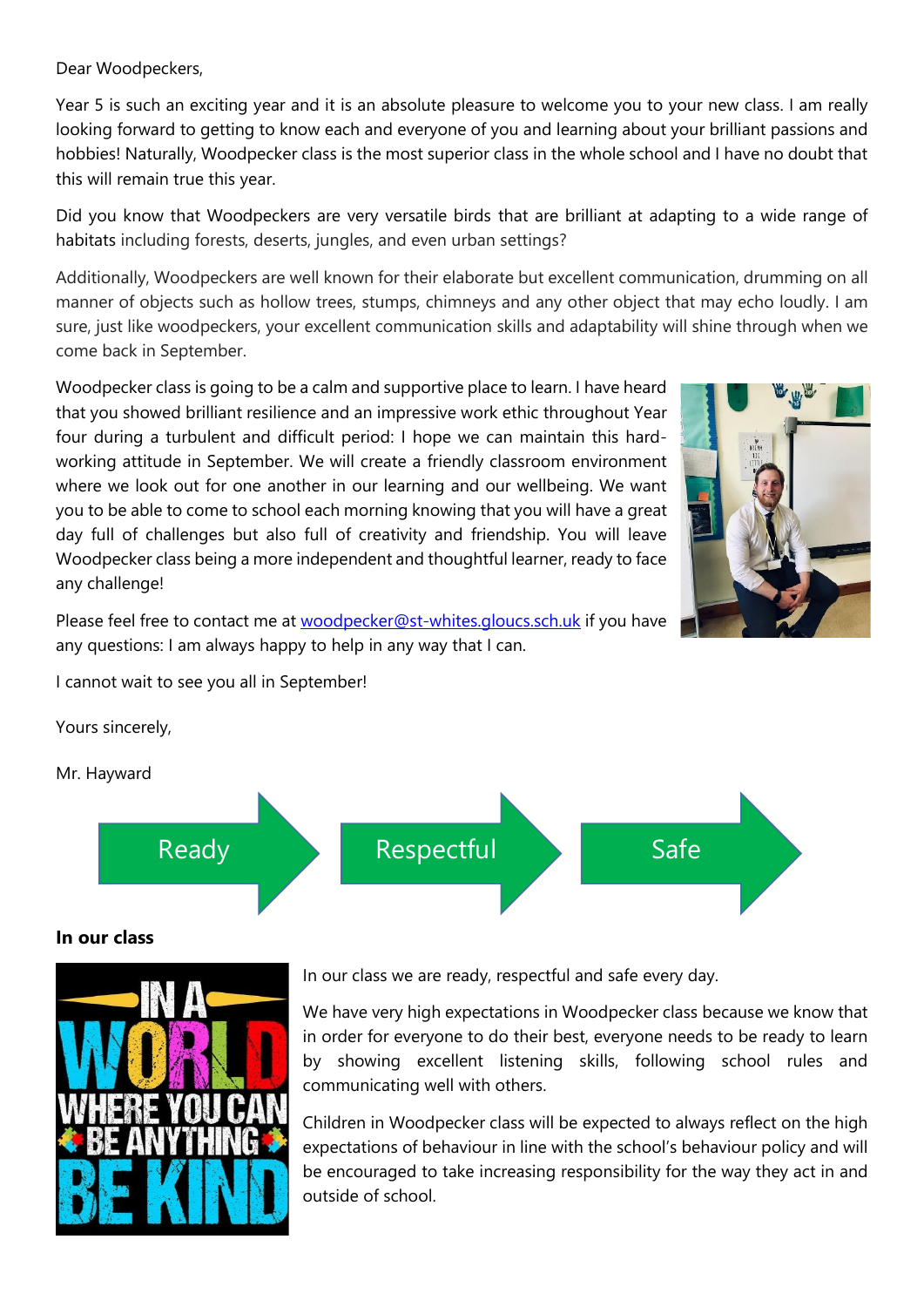# **Mathematics**

We will start to become more secure in a range of areas of maths and this will include, but is not limited to, the following areas:

· *Place value* – Reading, writing, ordering and comparing numbers to at least 1,000,000 and determining the value of each digit.

· *Addition and subtraction* – Adding whole numbers with more than 4 digits using formal written methods.

· *Multiplication and division* – Multiplying and dividing numbers mentally, drawing upon known facts e.g. the times tables.

· *Fractions* – Multiplying proper fractions and mixed numbers by whole numbers.

· *Measurement* – Converting between different units of metric measure; calculating and comparing the area of rectangles.

· *Geometry* – Identifying 3-D shapes and drawing angles; identifying, describing and representing the position of a shape following a reflection or translation.

By year 5, children should be confident in all of the times tables up to 12x12 and will continue to improve in their fluency and rapid recall of these. A secure knowledge of the times tables is really helpful when using many of the methods we will begin to learn for multiplication and division in year 5 and beyond.

A good understanding of the times tables is a crucial part of improving pupils' ability to become fluent with multiplication and division as well as being able to spot patterns in problem solving challenges. Any practise of your child's times tables at home will be very much appreciated. It will help them start to improve the pace at which they are able to solve problems and think mathematically.

# *Place value*

In year 5, pupils will learn to recognise the value of digits in six-digit numbers and will use concrete objects and pictorial diagrams to represent these. This is to ensure the understanding of numbers and the number system is secure before moving onto the new calculation methods covered in year 5.

#### Websites to support learning at home

TT rockstars - https://ttrockstars.com/ - fluency of times tables

Numbots - https://play.numbots.com/#/intro - fluency of number facts and subitising (recognising numbers without counting them)

Hit the Button - https://www.topmarks.co.uk/maths-games/hit-the-button - fluency of number bonds, times tables and other number facts

Thinking Blocks - https://www.mathplayground.com/thinkingblocks.html - problem solving questions that can be modelled step by step - some of these problems get quite challenging!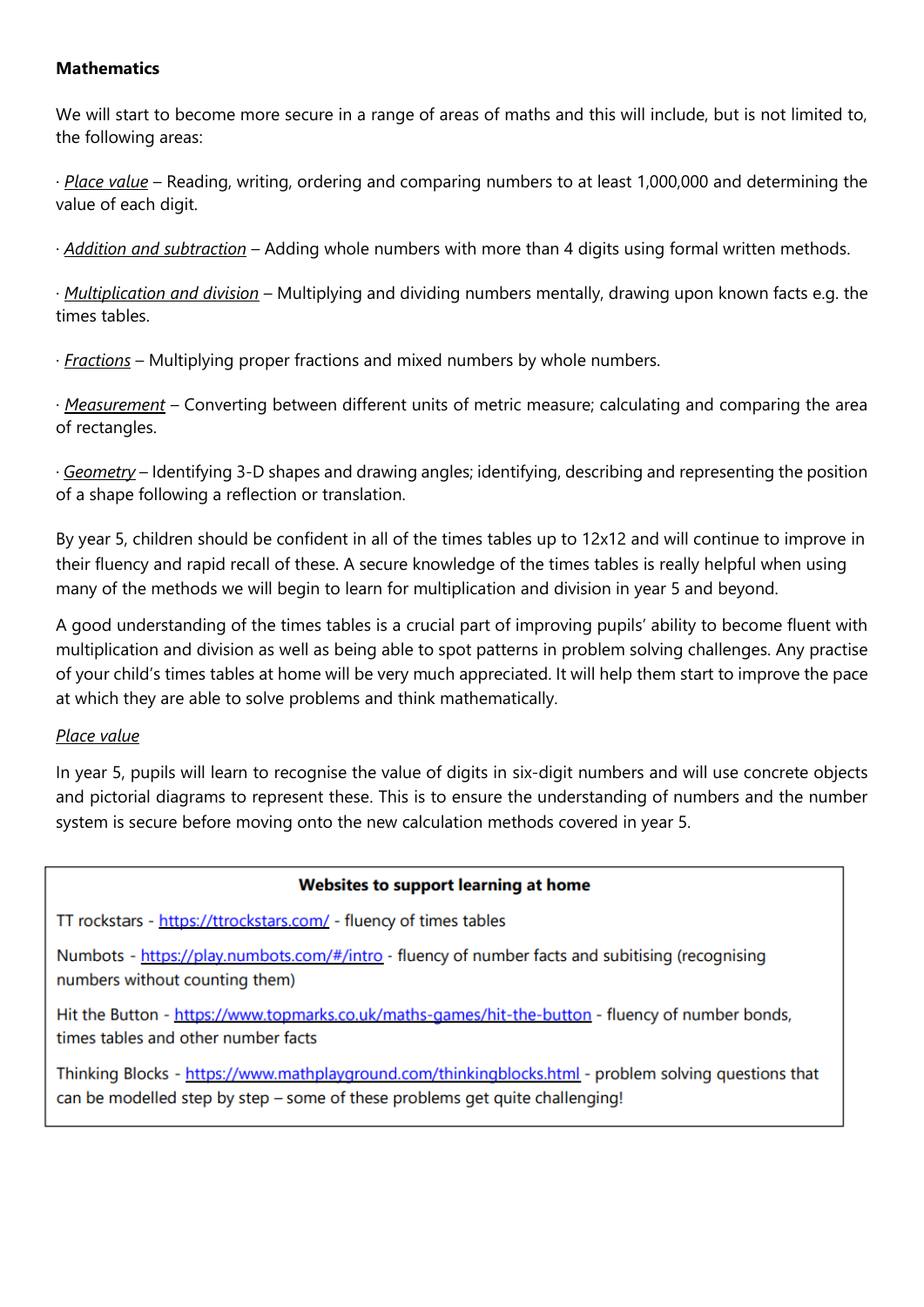# **Reading**

Everyone remembers the first book they ever read that they just couldn't put down! Being able to get lost in a book is a real pleasure that will last a lifetime. As they progress through the school, we want everyone to foster a love for reading and storytelling. If you haven't already taken part, each summer many pupils take part in the Summer Reading Challenge which gets children to read as many exciting books as possible. More information can be found at: [https://summerreadingchallenge.org.uk/](about:blank)

Everyone progresses in their reading at different speeds, but what is important is that children are given the time to be able to read aloud as often as possible. This is because it develops the ability to take in the meaning of the words being read, rather than just the reading of the words themselves. This will also support the use of tone and punctuation as pupils develop their fluency and confidence.



By the end of year 5, pupils will be expected to be on or to have passed the red book band which is the agerelated expectation for pupils of this age group.

Pupils will be given the chance to read a novel for at least 10 minutes every day but sadly, we don't have the time in school to read with pupils every day on a one to one basis so we suggest that pupils should be read with at home for 20 minutes at least five times a week. Each time this happens, a record should be made in the child's homework diary. This will be checked once a week by the teacher. If pupils have been unable to read five times in a week, they will be offered the chance to attend reading club at lunchtimes.

Each week, pupils will be set a homework task related to the book they have been reading. Often these get pupils to think creatively about the story and helps to develop key reading skills. You will have a book that is the same as a group of your friends and you will group together to discuss tasks and what is happening in the book. These tasks will give you the opportunity to spend quality time working alongside your child as they progress in their reading skills.

Here are a few book recommendations for you to have a read of until September!

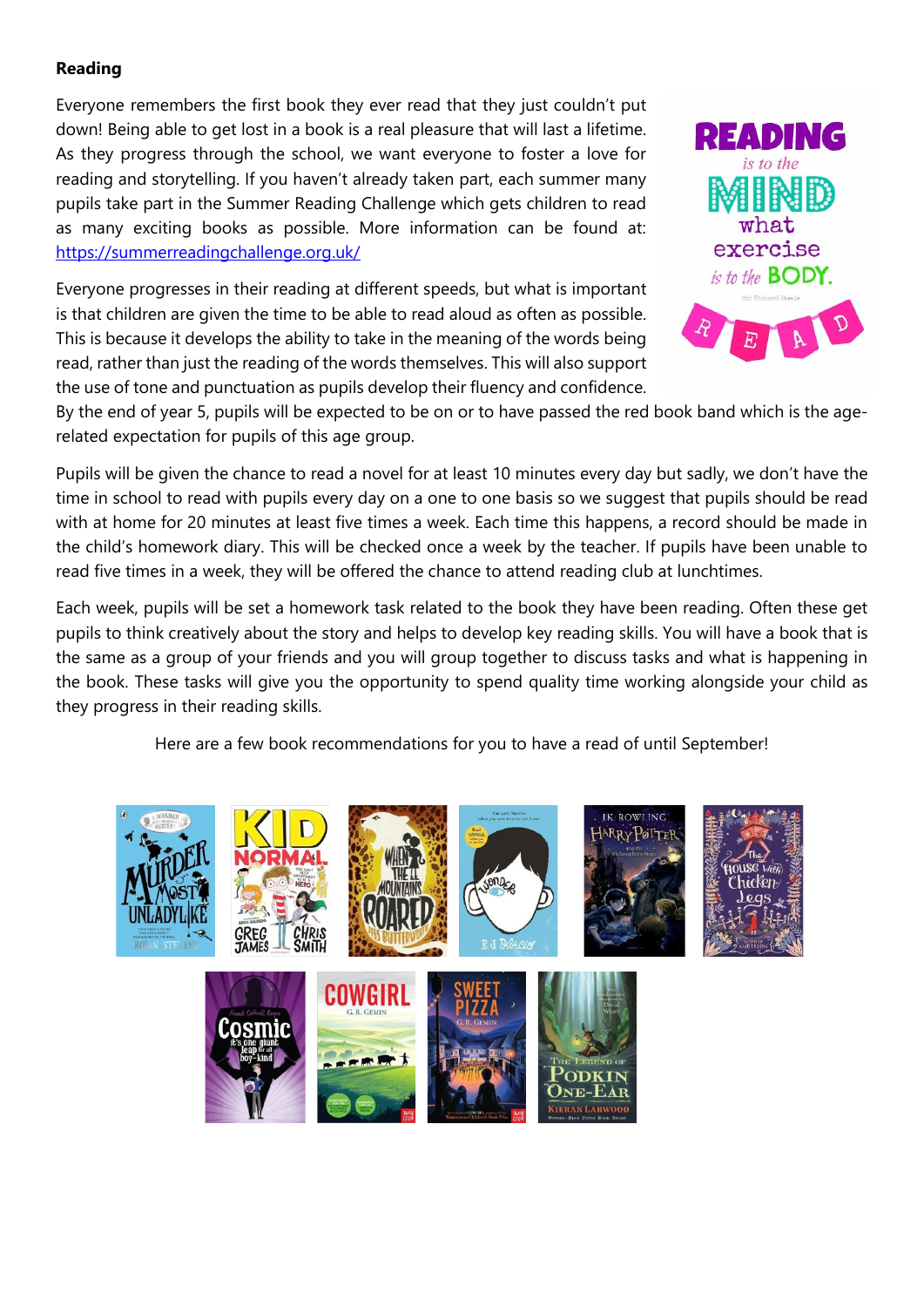# **Writing**

In year 5, pupils will be expected to use cursive, joined handwriting following the font style below. We will have an increased focus on handwriting at the start of the year to ensure that all pupils are starting from the line, forming ascending (tall) and descending (below the line) letters correctly. This is because the Government state that in order to be considered a year 5 writer, by the end of the year pupils' handwriting should be correctly formed, legible and becoming increasingly fluent.



# **Spelling**

We will be sending home a list of dictations which should be practised each week. Everyone will start on dictations list 1 and will only move into the next list when they have been able to spell all of the words correctly when tested in class. The words sent home are words that don't follow all of the spelling rules taught in class so it's really important that they are practised at home!

| List 1         | List 2         | List <sub>3</sub> | List 4         | List <sub>5</sub> |
|----------------|----------------|-------------------|----------------|-------------------|
| muscle         | bruise         | competition       | achieve        | ancient           |
| necessary      | curiosity      | foreign           | determined     | familiar          |
| queue          | embarrass      | leisure           | profession     | guarantee         |
| rhythm         | explanation    | rhyme             | restaurant     | language          |
| vegetable      | sincerely      | yacht             | twelfth        | symbol            |
| List $6$       | List $7$       | List 8            | List 9         | <b>List 10</b>    |
| attached       | awkward        | according         | conscience     | conscious         |
| forty          | immediate      | bargain           | harass         | controversy       |
| identify       | opportunity    | desperate         | individual     | disastrous        |
| soldier        | shoulder       | excellent         | interfere      | existence         |
| vehicle        | stomach        | neighbour         | nuisance       | persuade          |
| <b>List 11</b> | <b>List 12</b> | <b>List 13</b>    | <b>List 14</b> | <b>List 15</b>    |
| appreciate     | Dictionary     | apparent          | aggressive     | interrupt         |
| community      | equip          | develop           | available      | government        |
| critic         | recommend      | frequently        | communicate    | occupy            |
| marvellous     | secretary      | hindrance         | lightning      | parliament        |
| occur          | sufficient     | temperature       | mischievous    | programme         |
| <b>List 16</b> | <b>List 17</b> | <b>List 18</b>    | <b>List 19</b> | <b>List 20</b>    |
| accommodate    | accompany      | amateur           | correspond     | average           |
| cemetery       | convenience    | category          | especially     | prejudice         |
| committee      | environment    | definite          | exaggerate     | privilege         |
| suggest        | recognise      | physical          | pronunciation  | relevant          |
| variety        | sacrifice      | thorough          | system         | sincere           |

When it comes to spelling, practise is key. For this reason, we encourage pupils to log into Spelling Shed so that they can play games which use the words that need to be learnt by the end of the year.

We will be sending a reminder of the logins for all pupils in September.

[https://www.spellingshed.com/en-gb/](about:blank)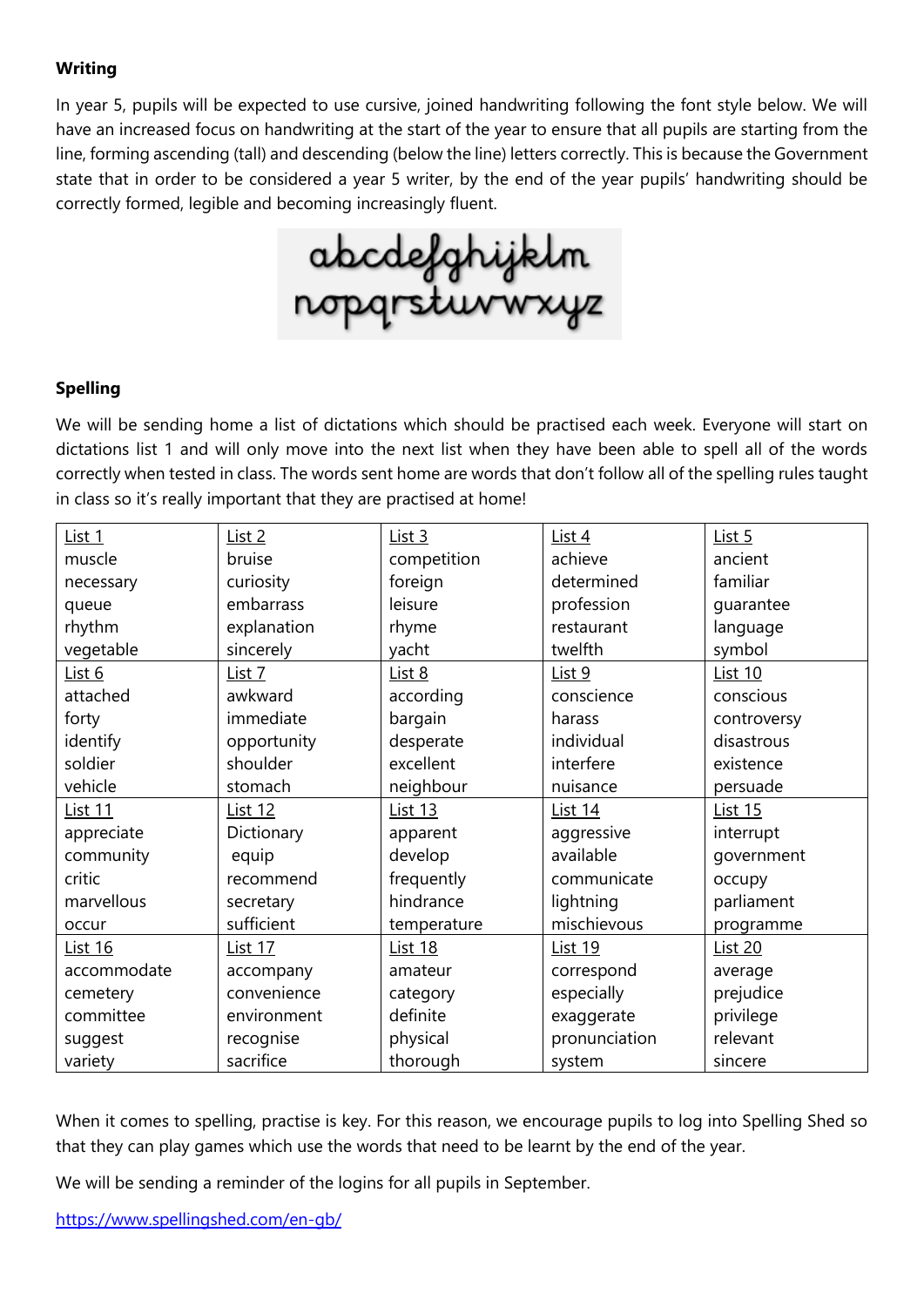#### **Foundation Subjects**

We are going to learn lots more about a whole range of subjects this year. We will learn about the Anglo Saxons and Vikings in history to follow on from what you have already learnt about the history of Britain up to the Romans. In geography, we will learn more about the UK and where people settle and trade. Science will see us learning about animals including humans and evolution in the first part of the year followed by forces and space in the subsequent terms. For each of these topics, we will be setting POWer projects which are optional activities to complete at home. Many of these give pupils the opportunity to show off their creativity as well as providing a great way to work with your child at home. Being optional, as little or as much as you wish of the project can be completed. Any POWer project learning will be collected in and celebrated in school. We will also continue to learn about computing, RE, PSHE, music, French, art and DT!

#### **PE**

As ever, pupils are responsible for bringing their own PE kits which can be taken home for cleaning as and when required. It is really important that pupils have the correct kit in school with them so that they are able to participate in statutory PE lessons.

The Physical Education kit is:

Plain white or pale blue T-shirt (pupils must change their t-shirt for PE) Black or navy shorts Black plimsolls (daps) Dark trainers (for outside wear) Navy, grey or black tracksuit for cold weather

**Forest School and the allotment** 

We are extremely privileged to have access and use of exceptional facilities around the school. Each year, classes will be allocated a half term in which they will be able to have Forest School and allotment time. In both of these, pupils learn lifelong, practical skills which otherwise would be difficult for many to acquire. For these lessons, pupils will need scruffy clothing to wear underneath the waterproofs provided by the school. As ever, we have extremely high standards of behaviour of pupils in these sessions and reserve the right to withdraw pupils if they fail to understand the privileges being offered to them.

I hope this information about next year has been useful. I am really looking forward to welcoming you all to my class in September: it is going to be an exciting and interesting year!

More than ever, we will need to commit to conquering the challenge presented to us in the current situation. While school life may continue to be slightly different from normal, I am sure you are as keen as us to see everyone again and to start getting back into the routine of school life.

I hope that you have a fantastic summer and return with great enthusiasm for the exciting school year ahead.

Best wishes,

Mr. Hayward.

**Physical Activity** Think of it as a medication you need to take daily.